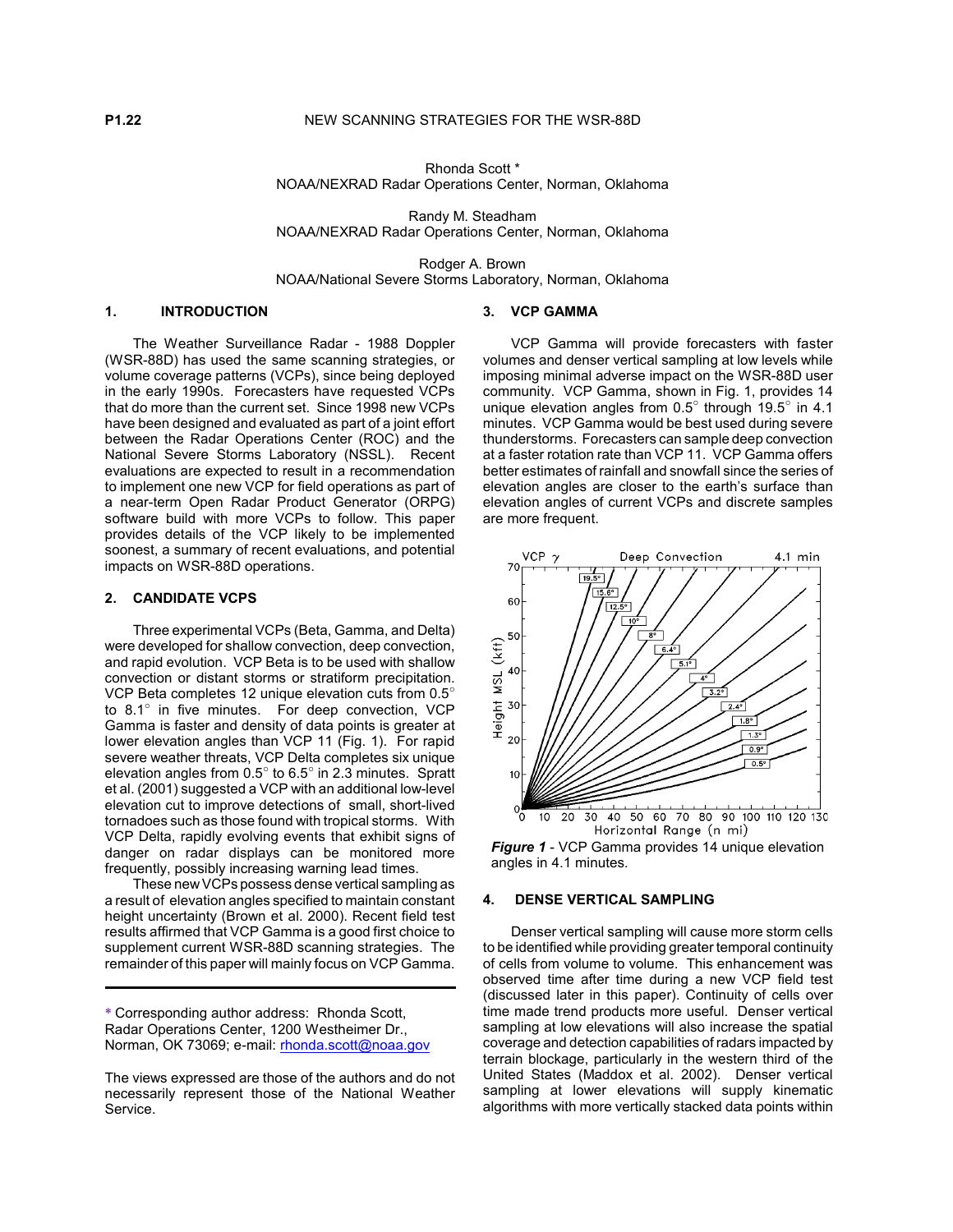

**Figure 2** - Comparisons of the vertical resolution beam center between VCP 11 and VCP Gamma at ranges of 50 and 250 kilometers. VCP Gamma collects denser data at low-levels as compared to VCP 11.

a unit of space. Target features, as recognized by some of the meteorological algorithms, will be more likely detected if the vertical gaps between data points are reduced, as depicted in Fig. 2. At a range of 250 km from the radar there are six vertically stacked data points below 20 km (65,000 feet) from new VCPs. VCP 11 has only four data points at the same vertical extent and range.

## **5. RECENT FINDINGS**

Over 8900 volumes of Level II data from new VCPs were collected from April through June, 2002, as part of a field test. The WSR-88D at Keesler AFB, Biloxi, MS (KBIX), was configured with software that allowed test observers to use six experimental VCPs and the four current VCPs (11, 21, 31, and 32) in real-time meteorological situations. Based upon the characteristics of new VCPs used for specific meteorological situations (Steadham et al. 2002), instructions for selecting new VCPs were provided to field test observers located at the control center in Norman, OK. Forecasters from surrounding NWS offices, Jackson, MS (KJAN), Mobile, AL (KMOB), and Slidell, LA (KLIX), operated their respective WSR-88Ds with current VCPs in a normal mode. Level II data from the four radars were collected for post-test analysis. Storms equidistant from KBIX and one or more of surrounding WSR-88Ds will be analyzed to compare algorithm outputs.

During the field test, observers frequently found more storm cells identified after switching from VCP 11 or 21 to any of the new precipitation mode VCPs. The lifetime of storm cells was observed to be longer with new VCPs. That is, once a storm was labeled by the system, observers noted the storm would maintain its identity more consistently than one identified with current VCPs. As a result, cell trend products had long durations of trended values. More past positions of storm tracks were available with new VCPs making storm motion more reliable.

While replaying data from fast VCPs it was noted that the morphology of storms in a time lapse mode exhibited greater detail than from current VCPs. Of the problems encountered, we found after switching to a fast VCP that the Routine Products Set (RPS) list would need to be manually trimmed of product requests since narrowband loadshedding would begin on the 14.4K bps line.

Bandwidth measurements of compressed Level II data were taken during the test for each experimental VCP to quantify communication line rate sufficiency. NSSL scientists have made preliminary comparisons of algorithm outputs by replaying archived current and new VCP radar data from the field test.

A preliminary study of a few individual storms shows longer lead times for detecting maximum reflectivity and mesocyclone strength. VCP comparisons will include cell and mesocyclone tracking variation. Vertically Integrated Liquid (VIL) simulations were performed for new and current VCPs with several storm profiles (Wood et al. 2002). Actual cell-based VIL comparisons will be used to verify the theoretical results.